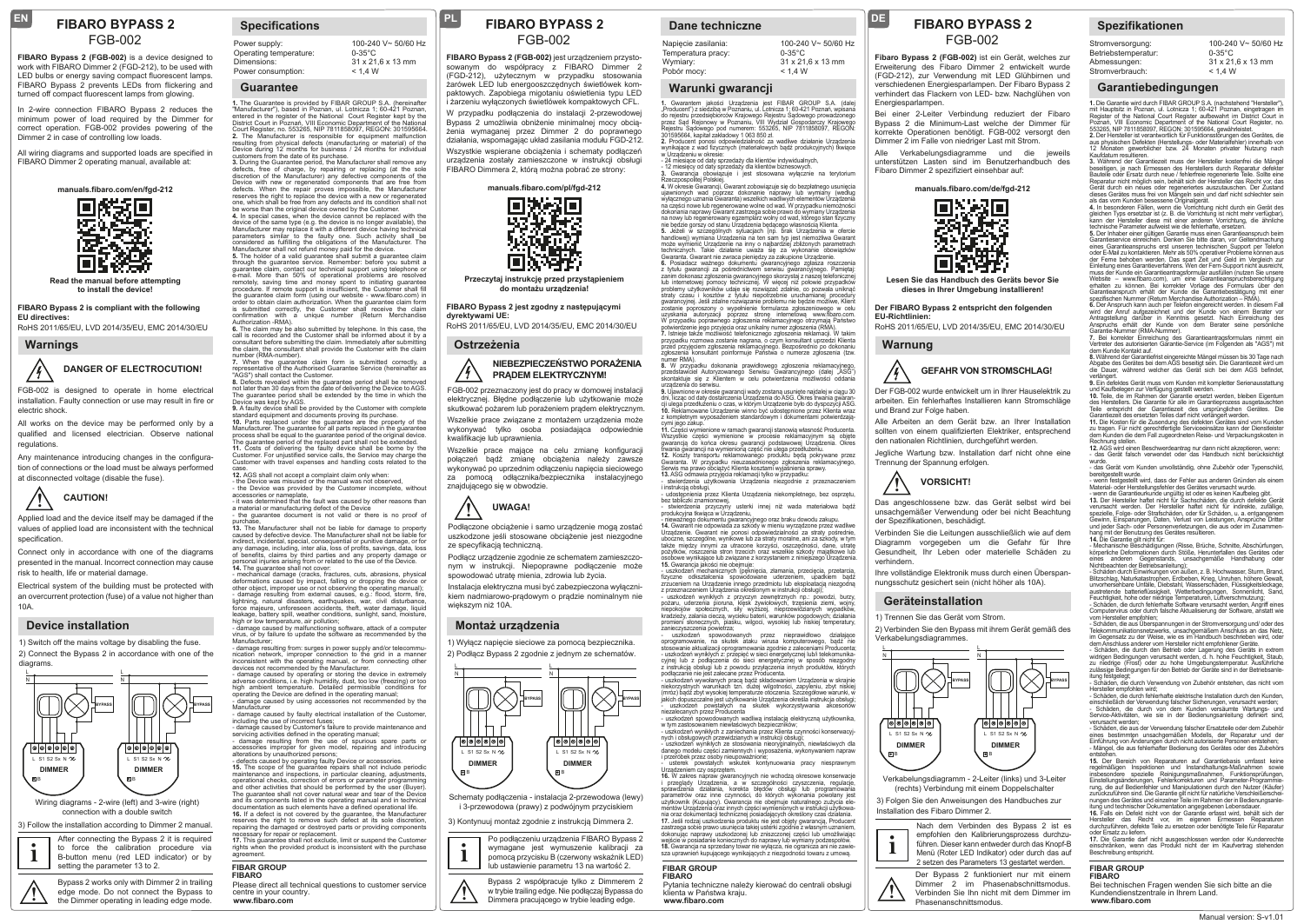## **FIBARO BYPASS 2** FGB-002

**FR**

**Le FIBARO Bypass 2 (FGB-002)** est un module conçu pour fonctionner avec le Dimmer 2 (FGD-212) de Fibaro, et être utilisé avec des ampoules LED ou des lampes fluorescentes à économie d'énergie. Le Bypass 2 empêche les LED clignoter et éteint les ampoules à économie d'énergie.

Avec 2 fils, le Bypass 2 réduit la puissance minimale de la charge requise par le variateur pour un fonctionnement correct. Le FGB-002 fournit l'alimentation du Dimmer 2 en cas de contrôle de faibles charges.

Tous les schémas de câblage et les charges supportées sont spécifiés dans le manuel du Dimmer 2, disponible à:



**Lisez le manuel avant d'installer l'appareil!**

**Le Bypass 2 de FIBARO est compatible avec les directives de l'UE suivantes:** RoHS 2011/65/EU, LVD 2014/35/EU, EMC 2014/30/EU

## **Avertissements**



Le FGB-002 est conçu pour fonctionner avec l'installation électrique de votre maison. Un mauvais branchement ou une mauvaise utilisation peuvent entraîner des risques d'incendies ou de choc électrique.

Tous les travaux avec le module doivent être réalisées par un professionnel agréé. Veuillez respecter les réglementations nationales.

Toutes maintenances introduisant des changements dans la configuration des branchements ou une modification de la charge, doivent toujours être effectuées sans tension (désactiver le fusible).



 La charge et l'appareil lui-même peuvent être endommagés si les valeurs de charge appliquée sont incompatibles avec les spécifications techniques.

Raccorder uniquement en conformité avec l'un des diagrammes présentés dans le manuel. Une connexion incorrecte peut entraîner un risque pour la santé, la vie ou des dommages matériels.

L'installation électrique doit être protégé par des fusibles ne dépassants pas 10A.

#### **L'installation de périphériques**

1) Coupez la tension du réseau en utilisant le fusible. 2) Branchez le Bypass 2 conformément à l'un des diagrammes.



3) Suivez l'installation selon le manuel du Dimmer 2. droite) connexion avec un interrupteur double

Après avoir connecté le Bypass 2, il est nécessaire de forcer la procédure d'étalonnage via le menu bouton B (indicateur LED **i**

**!**

rouge) ou en définissant le paramètre 13-2. Le Bypass 2 fonctionne uniquement avec les Dimmer 2 qui sont des gradateurs à front descendant. Ne branchez pas le Bypass 2 sur des gradateurs a front montant.

## **Caractéristiques**

| Alimentation:                         | 100-240 V~ 50/60 Hz |
|---------------------------------------|---------------------|
| Température de fonctionnement: 0-35°C |                     |
| Dimensions:                           | 31 x 21.6 x 13 mm   |
| Consommation d'énergie:               | < 1.4 W             |

### **Conditions de la garantie**

1. La qualité du dispositif est garantie par FIBAR GROUP sp. z o.o.<br>("Fabricant") avec siege a Poznań, ul. Lothicza 1; 60-421 Poznań,<br>bistrict de Poznań, Dépaister Judiciaire National dirige par le Tribunal de<br>District de dispositif résultant de défauts physiques (du matériel ou du processus de fabrication) inhérents a ce dispositif dans les délais de 12 mois apres la date

de sa vente pour un client particulier.<br>Sa partie pour un client particulier.<br>Sa Dans la période de la garantie, le garant s'oblige a éliminer gratuitement<br>Carant) tout élérant de dispositif défecueux par un élérnent neuf

qui est propriété du client. **4.** Dans des cas particuliers (ex: indisponibilité du meme type de dispositif dans son offre commercial) ou il s`avererait impossible changer le dispositif par un autre exemplaire du meme type, le garant pourra le changer par un<br>autre, dont les parametres techniques seraient les plus proches a ceux du autre, dont les parametres techniques seraient les plus proches a ceux du<br>dispositif original. Ce type d'action sera considéré comme une réalisation<br>correcte des obligations du garant. Le Garant ne rembourse pas le disposi **5.** Le titulaire d`un document de garantie valable peut présenter une

demande au titre de la garantie par l`intermédiaire du service de garantie. A retenir: avant de présenter une demande au titre de la garantie, SVP, appelez notre ligne bleue technique "ou consultez- -nous sur notre stie internet via<br>Conglet "service technique". Dans la majorité des cas, les problemes des<br>utilisateurs sont résolus a distance, ce qui permet d'éviter toute perte up.- com . Si votre demande d'intervention est correcte vous allez recevo

un accusé de réception et un numéro de demande unique (RMA).<br>6. Il existe également la possibilité de le demander par téléphone. Dans ce **6.** Il existe également la possibilité de le demander par téléphone. Dans ce<br>cas-la notre entretien sera enregistré et le consultant vous en informera<br>avant de recevoir votre demande d'intervention. Immédiatement apres<br>l'

(RMA).<br>7. Une fois votre demande correctement reçue, le représentant du fabricant<br>de service de garantie autorisé (appelé plus loin le "ASG") vous contactera pour fixer une date et lieu de la visite des techniciens qui vont vérifier le fonctionnement du dispositif installé chez vous avec votre présence.<br>8. Tout défaut détecté au cours de la validité de la garantie sera éliminé dans 8. Tout défaut détecté au cours de la validité de la garantie sera éliminé dans<br>les 30 jours au maximum, en comptant depuis la date de la mise a disposition<br>du dispositif dans le ASG. Sa période de garantie sera prolongée

**9.** Le client doit mettre a disposition le dispositif qu`il a réclamé, complet, avec ses éléments standard et les documents corroborant son achat. **10.** Les parts échangés dans le cadre de la garantie resteront propriété du

fabricant. Toutes les pieces changées dans le cadre du processus de<br>reclamation seront garanties pour la meme période que celle de la garantie<br>de base du dispositif. Cette période ne sera pas prolongée.<br>11. Les frais des d

**12.** L`ASG n'acceptera pas votre réclamation dans les cas suivants seulement: - si le dispositif a été utilisé de maniere différente que celle prévue et déterminée dans le Guide d`utilisateur, - si le client a mis a sa disposition un dispositif incomplet, sans éléments, sans plaque nominale, - si l`origine du défaut est autre que celle du matériel ou de fabrication, inhérerents du dispositif, - si le document de garantie n'est pas valable ou il manque un

preuve de son achat. **13.** Le garant n`est pas responsable des dommages dans les biens causés par son dispositif défectueux. Le Garant ne pourra pas etre tenu responsable pour toute perte indirecte, collatérale, particuliere, résultante, ni pour les pertes morales, ni pour les dommages, y compris les pertes des bénéfices, économies, données, profits, demandes de tierces personnes et toute perte de biens personnels qui résulterait de l`utilisation de ce dispositif ou qu`il en

serait lié. **14.** La garantie de la qualité n`inclue pas: - Des défauts mécaniques (cassure, rupture, coupure, déteriorations, déformations physiques résultat<br>des coups, chute du dispositif lui-meme ou des objets sur le dispositif ou bien<br>d'une exploitation autre que celle définie dans le Guide d'utilisa endommagements résultant des causes et facteurs externes, par exemple: inondations, orages, incendies, coups de foudre, accidents de la nature, tremblements de terre, querres, mouvements sociales, force majeure accidents, vols, inondations par un liquide, fuites du liquide des piles,<br>conditions atmosphériques, action des rayons solaires, sable, humidité,<br>températures hautes et basses, pollution atmosphérique; - Des dommages résultant des logiciels fonctionnant incorrecte ment, comme résultat d`une attaque d`un virus ou faute d`actualisation des logiciels recommandée par son fabricant: - Des dommages résultant de: surtensions du résea électrique et/ou de télécommunication ou bien d`une connexion au réseau d'une autre forme que celle recommandée dans les guides d`utilisation ou pour avoir raccordé d'autres produits non recommandés par le fabricant, - Le<br>fait de travailler ou maintenir le dispositif dans des conditions extremes, soit<br>dans les milieux tres humides, poussiéreux, températures basses y compris quand il a utilisé des fusibles inappropriés; - Les défauts résultant les<br>de la non réalisation des tâches de maintien et de service prévus dans le<br>Guide d'utilisateur; - Les défauts causés par une utilisation de

matériel défectueux. **15.** Ne rentrent pas dans le cadre des interventions au titre de la garantie les travaux de maintien périodiques, ni les contrôles du dispositif et, en particulier, nettoyage, régulation, contrôle du fonctionnement, corrigé des erreurs d'utilisation ou la configuration des parametres ainsi que toute autre<br>activité dont le responsable est l'utilisateur (client). La garantie n'indue pas<br>l'usure naturelle des éléments du dispositif ainsi que celle d

**16.** Si le type de dommage du produit ne rentre pas dans le cadre de la garantie, le Fabricant se réserve le droit d`éliminer le défaut a son gré, en réparant la piece endommagée ou détruite ou bien en permetant l`acquisition

des éléments indispensables pour la réparation ou échange.<br>des éléments indispensables pour la réparation ou échange.<br>17. La garantie pour la marchandise vendue n`exclue pas, ne limite pas, ni **17.** La garantie pour la marchandise vendue n`exclue pas, ne limite pas, ni<br>suspend les droits de l`acquéreur résultant de toute incompatibilité de cette<br>marchandise avec ce qui a été convenu.

#### **FIBAR GROUP FIBARO**

**www.fibaro.com** Si vous avez des questions techniques veuillez vous adresser au service client de votre pays.

## **FIBARO BYPASS 2**

FGB-002

**ES**

**FIBARO Bypass 2 (FGB-002)** es un dispositivo diseñado para trabajar con FIBARO Dimmer 2 (FGD-212), para usarse con bombillas LED o para lámparas fluorescentes compactas de bajo consumo. FIBARO Bypass 2 previene el parpadeo de LEDs y que lámparas fluorescentes compactas brillen estando apagadas.

Mediante una conexión de 2 cables, Bypass 2 reduce la mínima carga de potencia requerida por el Dimmer para funcionar de forma correcta. FGB-002 proporciona la alimentación del Dimmer 2 en caso de controlar bajas cargas

Todos los diagramas de conexionado y las cargas soportadas están especificadas en el manual de funcionamiento del FIBARO Dimmer 2, disponible en:

**manuals.fibaro.com/es/fgd-212**



**¡Lea el manual antes de intentar instalar el dispositivo!**

#### **FIBARO Bypass 2 cumple las siguientes normativas de la UE:**

RoHS 2011/65/EU, LVD 2014/35/EU, EMC 2014/30/EU

**Advertencias**

# **¡PELIGRO DE ELECTROCUCIÓN!**

FGB-002 está diseñado para operar en una instalación eléctrica doméstica. Conexiones erróneas o un mal uso puede resultar en un incendio o una descarga eléctrica.

Toda manipulación del dispositivo puede ser llevada a cabo únicamente por un electricista cualificado y certificado. Respete las normativas de ámbito nacional.

Cualquier mantenimiento para introducir cambios en la configuración de los terminales o la carga, siempre debe llevarse a cabo con la corriente desconectada (corte la corriente con el diferencial)



 La carga aplicada y el dispositivo pueden resultar dañados si los valores de la carga aplicada no respetan las especificaciones técnicas.

Conecte sólo de acuerdo con uno de los diagramas presentados en el manual. Un conexionado incorrecto puede ocasionar riesgos para la salud, la vida o daños materiales.

El sistema eléctrico del inmueble debe estar protegido con una protección contra subidas de tensión (fusible) con un valor no superior a los 10A.

#### **Instalación del dispositivo**

1) Corte la corriente principal mediante el diferencial de la instalación.

2) Conecte el Bypass 2 de acuerdo con uno de los diagramas.



Diagramas de conexionado – Conexionado de 2-cables (izquierda) y 3-cables (derecha) con un interruptor doble

3) Siga las instrucciones de acuerdo con el manual del

| Dimmer 2. |                                                                                                                                                                                      |  |  |  |  |
|-----------|--------------------------------------------------------------------------------------------------------------------------------------------------------------------------------------|--|--|--|--|
| ٠<br>л    | Después de conectar el Bypass 2, se requiere<br>forzar el procedimiento de calibración<br>mediante el menú (indicador LED rojo) del<br>botón-B o fijando el parámetro 13 al valor 2. |  |  |  |  |

Bypass sólo funciona con Dimmer 2 en modo de corte en final de fase. No conecte el Bypass **!** al Dimmer en modo de corte en inicio de fase.

### **Especificaciones**

| Alimentación:           | 100-240 V~ 50/60 Hz           |
|-------------------------|-------------------------------|
| Temperatura de trabajo: | $0 - 35^{\circ}$ C            |
| Dimensiones:            | $31 \times 21.6 \times 13$ mm |
| Consumo de potencia:    | < 1.4 W                       |
|                         |                               |

**FIBARO BYPASS 2 PT**

FGB-002

**Fibaro Bypass 2 (FGB-002)** é um dispositivo desenhado para trabalhar conjuntamente com o FIBARO Dimmer 2 (FGD-212). É usado na regulação de lâmpadas LED ou fluorescentes compactas, prevenindo disfunções como o piscar involuntário nos LED ou de brilho residual nas florescentes compactas quando desligadas. Em ligações de dois fios (sem neutro) o FIBARO Bypass 2 reduz a carga mínima requerida pelo Dimmer para um correto funcionamento. O FGB-002 garante potência ao Dimmer 2 no caso decontrolo de cargas pequenas. Todos os esquemas de ligação e cargas suportadas, estão especificadas no manual do utilizador do FIBARO

**Garantia**

Alimentação:

Dimensões: Consumo:

14 A garantia não cobre:

Fabricante

**BYPASS**

**FIBAR GROUP FIBARO**

**www.fibaro.com**

de suporte a clientes do seu país.

**14.** Agarantia não cobre:<br>- Danos - mecânicos - (rachaduras, - fraturas, - cortes, - escoriações,<br>deformações físicas causadas por impacto, queda ou por deixar cair o<br>dispositivo ou outro objeto, uso indevido ou a não obs de operação); - Danos resultantes de causas externas, como por exemplo: inundação, tempestade, incêndio, raio, desastres naturais, terremotos, guerras, distúrbios civis, força maior, acidentes imprevistos, roubo, danos causados pela água, vazamento de líquido, derramamento de bateria, condições .<br>meteorológicas, sol, areia, humidade, temperatura alta ou baixa, poluição do ar; - Danos causados por software com defeito, ataque de vírus de computador, ou por falta de atualização de software, recomendador, ou por falta de atualização de software, recomenda fabricante; - Danos resultantes de: picos de fonte de alimentação e / ou rede de telecomunicações, ligação incorreta à rede e / ou de forma incompatível com o manual de funcionamento, ou da ligação de outros dispositivos não com o mainar ao tantocamento, ou az ingação ao outros aspositivos nacercomendados pelo Fabricante.<br>- Danos causados por operar ou armazenar o dispositivo em condições - Danos causados por operar ou armazenar o dispositivo em condições<br>extremamente adversas, ou seja, alta humidade, poeira, temperatura<br>ambiente muito baixa (congelamento) ou muito alta. Condições<br>admissíveis detalhadas par manual de instruções; - Danos causados pelo uso de acessórios não recomendados pelo

r aoncane<br>- Danos causados por instalação elétrica defeituosa do Cliente, incluindo d<br>uso de fusíveis incorretos: uso de fusíveis incorretos; - Danos causados por falta de atividades de manutenção e de serviço por parte do Cliente definidos no manual de instruções; - Danos resultantes do uso de peças sobressalentes falsas ou acessórios impróprios para determinado modelo, reparações e introdução de alterações por pessoas não autorizadas; - Defeitos causados por má utilização do dispositivo ou acessório com

defeito.<br>15. O âmbito das reparações em garantia não inclui manutenção e<br>inspeções períódicas, nomeadamente limpeza, ajustes, verificações<br>operacionais, correção de erros ou programação de parâmetros e outras<br>atividades qu

visto tais elementos terem uma vida operacional definida. **16.** Se um defeito não é coberto pela garantia, o Fabricante reserva-se o direito de remover tal defeito a seu exclusivo critério, reparar as partes danificadas ou destruídas ou fornecer componentes necessários para a reparação ou substituição.<br>**17.** Esta garantia não exclui, limita ou suspende os direitos do Cliente<br>quando o produto fornecido seja inconsistente com o acordo de compra.

Por favor, dirija qualquer questão técnica para o serviço

**Especificações**

Temperatura de funcionamento:

**1.** A garantia é fornecida pela FIBAR GROUP S.A. (doravante denominada de "Fabricante"), com sede em Poznan, ul. Lotnicza 1; 60-421 Poznan,<br>inscrita no registo do Tribunal do Registo Nacional mantido pelo Tribunal<br>Distrital de Poznań, VIII Departamento Econômico do Tribunal do Registo<br>Naciona resultante de defeitos físicos (de fabricação ou do material) do dispositivo durante 12 meses para Empresas / 24 meses para clientes individuais a

100-240 V~ 50/60 Hz

0-35°C 31 x 21,6 x 13 mm  $< 1.4 W$ 

partir da data de sua compra.<br>3. Durante o período de Garantia, o Fabricante deve remover quaisquer<br>defeitos, gratuitamente, pela reparação ou substituição (a critério exclusivo<br>do fabricante) de quaisquer componentes defe devem estar livres de quaisquer defeitos e cuja condição não seja pior que

**4.** Em casos especiais, quando o dispositivo não pode ser substituído por um equipamento do mesmo tipo (p.ex. o dispositivo já não estar disponível), o Fabricante pode substituí-lo por um dispositivo diferente com parâmetros técnicos semelhantes ao defeituoso. Essa atividade deve ser<br>considerada como cumpridora das obrigações do Fabricante. O Fabricante<br>não devolverá dinheiro pago pelo dispositivo.<br>**5.** O titular de uma garantia vál por meio do serviço de garantia. Lembre-se: antes de apresentar um pedido de garantia, entre em contato com o nosso suporte técnico através de telefone ou e-mail. Mais de 50% dos problemas operacionais são<br>resolvidos remotamente economizando tempo e dipheiro gasto para inicial resolvidos remotamente, economizando tempo e dinheiro gasto para iniciar<br>nento de garantia. Se o suporte remoto for insuficiente, o Cliente procedimento de garantia. Se o suporte remoto for insuficiente, o Cliente<br>deverá preencher o formulário de pedido de garantia (através do nosso<br>website - www.fibaro.com) a fim de obter uma autorização de reclamação.<br>Quando (RMA - Return Merchandise Authorization). **6.** A reclamação pode também ser submetida por telefone. Neste caso, a chamada é gravada e o Cliente será informado sobre isso por um consultor antes de apresentar a reclamação. Logo após a apresentação do pedido, o consultor deve fornecer ao cliente com o número de pedido (numero RMA).<br>7. Quando o formulário de pedido de garantia for submetido corretamente,<br>um representante Autorizado da Garantia de Serviço (doravante denominada de "AGS") entrará em contacto com o Cliente. **8.** Os defeitos revelados dentro do período de garantia devem ser removidos o mais tardar 30 dias a partir da data de entrega do dispositivo ao AGS. O período de garantia será prolongado pelo tempo em que o<br>dispositivo foi mantido pelo AGS. dispositivo foi mantido pelo AGS.<br>9. O dispositivo defeitiuoso será fornecido pelo cliente com o equipamento<br>de série completo e documentos comprovando sua compra.<br>10. As peças substituídas ao abrigo da garantía são propri garantia será igual ao prazo de garantia do dispositivo original. O período de garantia da peça substituída não será prolongado. **11.** Os custos de entrega do dispositivo defeituoso serão suportados pelo Cliente. Para chamadas de serviço injustificadas, o Serviço poderá cobrar ao Cliente as despesas de transporte e os custos de manipulação relacionados com o caso.<br>**12.** AGS não deverá aceitará uma reclamação somente quando:<br>- O dispositivo foi mal utilizado ou o manual não foi observado,<br>- O dispositivo foi fornecido pelo cliente incompleto, sem acessórios o placa de identificação, - Se determinou que a falha foi causada por razões outras que fabrico ou material do dispositivo ser defeito,<br>- O documento de garantia não é válido ou não existe prova de compra,<br>**13.** O Fabricante não será responsabilizado por danos materiais causados por dispositivos defeituosos. O Fabricante não será responsabilizado por danos indiretos, incidentais, especiais, consequentes ou punitivos, ou por quaisquer danos, incluindo, entre outros, perda de lucros, poupança, dados, perda de benefícios, reclamações de terceiros e qualquer dano à propriedade ou lesões pessoais decorrentes ou relacionadas do uso do

a do dispositivo original, propriedade do Cliente.

**manuals.fibaro.com/pt/fgd-212**<br> **manuals.fibaro.com/pt/fgd-212**<br> **manuals.fibaro.com/pt/fgd-212**<br> **manuals.fibaro.com/pt/fgd-212** 

Tī

eter

**Leia o manual antes de tentar instalar o dispositivo! FIBARO Bypass 2 cumpre com as seguintes** 

RoHS 2011/65/EU, LVD 2014/35/EU, EMC 2014/30/EU

**Instalação do dispositivo**

1) Spegnere la tensione di rete disattivando il fusibile. 2) Collegare il bypass 2 secondo uno degli schemi.

> L N

**BYPASS**

3) Siga a instalação de acordo com o manual do Dimmer 2. Diagramas de ligação: ligações a 2 fios (esquerda) e 3 fios (direita) com interrutor duplo

parâmetro 13 para 2.

Após a ligação do Bypass 2 é necessário forçar o processo de calibração através do menu Botão B (LED vermelho) ou definindo o

FGB-002 apenas deve ser utilizado com cargas do tipo trailing edge (led, poupança de energia ou transformadores eletrónicos). Não utilizar o Bypass com cargas do tipo leading edge (incandescentes, halogéneo 230V e outras).

B

**DIMMER** L S1 S2 Sx N  $\infty$ 

**ATENÇÃO!**

Desligue o fusível ou disjuntor.

resultar em incêndio ou choque elétrico.

 Os equipamentos controlados e o próprio dispositivo

poderão sofrer danos se os valores da carga aplicada forem inconsistentes com as especificações técnicas. Efetue as ligações apenas em concordância com os esquemas apresentados no manual. Ligações incorretas poderão causar risco à sua saúde, vida ou danos materiais. O sistema elétrico do edifício deverá estar protegido com dispositivos contra sobre corrente num valor não inferior

Qualquer trabalho com o dispositivo deverá ser efetuado por um eletricista qualificado. Verifique as normas

Qualquer manutenção que implique alteração nas ligações, terá que ser efetuada com a corrente desligada.

**PERIGO DE ELETROCUSSÃO!** FGB-002 está desenhado para operar em redes elétricas residenciais. Ligações ou utilização indevida poderá

**Aviso**

**diretivas da UE:**

Dimmer 2, disponível em:

**!**

a 10A.

L N

**i**

**!**

B

**DIMMER** L S1 S2 Sx N  $\infty$ 

ħ ၂ၜ႞ၜ႞ၜ႞ၜ႞ၜ႞

nacionais.

## **Garantía**

**1.** La Garantía está cubierta por FIBAR GROUP S.A. (en adelante<br>"Fabricante"), ubicado en Poznan, ul. Lotnicza 1; 60-421 Poznan, entrado en el registro del Registro de la Corte Nacional mantenido por la Corte del<br>Distrito en Poznań, VIII Departamento Económico del Registro de la Corte<br>Nacional, no. 553265, NIP 7811858097, REGON: 301595664.<br>2. El Fabricante

durante 12 meses desde la fecha de su compra. **3.** Durante el periodo de Garantía, el Fabricante quitará cualquier defecto, libre de cargo, mediante reparación o restitución (a la discreción única del<br>Fabricante) cualquier componente defectuoso del Dispositivo con<br>componentes nuevos o regenerados libres de defectos. Cuando la<br>reparación resulte reemplazar el dispositivo con uno nuevo o regenerado, que estará exento de cualquier defecto y su condición no será peor que la del dispositivo original en posesión del Cliente.

**4.** En casos especiales, cuando el dispositivo no puede ser reemplazado con un dispositivo del mismo tipo (p.ej. el dispositivo ya no está disponible), el Fabricante puede reemplazarlo por un dispositivo distinto que tenga unos<br>parámetros · técnicos · similares · al defectuoso. Dicha · actividad · será<br>considerada · como · cumplimento · de · las · obligaciones · del · Fab

**5.** El poseedor de una garantía vigente deberá enviar la reclamación de<br>garantía mediante el servicio de garantía. Recuerde: antes de reclamar la garantía, contacte con nuestro servicio técnico mediante teléfono o e-mail. Más del 50% de los problemas operativos se resuelven de forma remota<br>ahorrando tiempo y dinero empleado en las iniciaciones del procedimiento ahorrando tiempo y dinero empleado en las iniciaciones del procedimiento<br>de garantía. Si el soporte remoto resultase insuficiente, el Cliente deberá<br>rellenar un formulario de reclamación (usando nuestra web – www.fibaro.<br>c confirmación con un número único (Autorización de Retorno de Mercancías<br>- RMA).<br>- RMA).

- RMA). **6.** La reclamación también se puede enviar por teléfono. En este caso, la llamada se graba y el Cliente será informado sobre éste hecho por un asesor antes de realizar la reclamación. Inmediatamente tras realizar la reclamación, el asesor facilitará el número de reclamación al Cliente

(Número-RMA). **7.** Cuando el formulario de reclamación de garantía se envía correctamente, un representante del Servicio Autorizado de Garantía (en adelante

"AGS") se pondrá en contacto con el Cliente.<br>8. Defectos descubiertos durante el periodo de garantía serán<br>solucionados en un periodo de tiempo no mayor a los 30 días desde la<br>fecha de entrega del dispositivo al AGS. El pe

poder del AGS.<br>9. Un dispositivo defectuoso será entregado por el Cliente con todo el<br>equipamiento estándar y documentos que demuestren su compra.<br>10. Las piezas reemplazadas bajo la garantía son propiedad del<br>Fabricante. dispositivo original. El periodo de garantía de piezas reemplazadas no será ampliado.<br>11 - Los costas dal anvío dal dispositivo dafactuoso sarán sufragados por al

11. Los costes del envio del dispositivo defectuoso serán sufragados por el<br>Cliente. Por solicitudes de servicio injustificadas, el Servicio puede cargar al<br>Cliente con costes de transporte y manipulación relacionados con

del manual, - el Dispositivo entregado por el Cliente está incompleto, sin accesorios o

placa del fabricante,<br>« se determinó que, el fallo fue debido a otra causas ajenas al material o<br>algún defecto de fábrica del Dispositivo<br>« el documento de garantía no es válido o no existe prueba de compra,<br>« al El Fabric daños indirectos, fortuitos, especiales, consiguientes o punitivos, o de

cualquier daño, incluyendo entre otros, pérdida de ganancias, ahorros, datos, pérdida de beneficios, reclamaciones de terceros y cualquier daño a propiedades o daños personales derivados de o relacionados con el uso

del Dispositivo.<br>**14** La garantía no cubrirá:

**14.** La garantia no cubrirà:<br>- daños mecánicos (grietas, fracturas, cortes, abrasiones, deformaciones<br>físicas causadas por impacto, caídas o dejar caer el dispositivo u otro<br>objeto, uso incorrecto o no consultar el manual - daños resultantes por causas externas, p. ej.: inundaciones, tormentas,

fuegos, relámpagos, desastres naturales, terremotos, guerras, disturbios civiles, fuerza mayor, accidentes imprevistos, robo, daño por agua, fuga de líquidos, vertidos de las baterías, condiciones climáticas, luz del sol, arena, humedad, alta o baja temperatura contaminación del aire; - daños causados por mal funcionamiento del software, ataques de un virus

informático, o por no actualizar el software tal como Fabricante; - daños resultantes de: subidas de tensión en el suministro eléctrico y/o red

de telecomunicaciones, conexionado incorrecto a la red eléctrica de forma incompatible con el manual de instrucciones, o por conectar otros dispositivos no recomendados por el Fabicante. - daños causados por operar o almacenas el dispositivo en condiciones

extremadamente adversas, p.ej. alta humedad, polvo, temperatura<br>ambiente demasiado baja (congelación) o demasiado alta. Condiciones<br>detalladas permisibles para operar el Dispositivo están detalladas en el

manual de instrucciones; - daños causados por el uso de accesorios no recomendados por el Fabricante

rabricanie<br>- daños causados por instalaciones eléctricas defectuosas del Cliente,<br>incluso el uso de fusibles defectuosos:

incluso el uso de fusibles defectuosos; - daños causados por la incapacidad del Cliente en actividades de mantenimiento y servicio definidas en el manual de instrucciones;<br>- daños resultantes del uso de piezas manipuladas o accesorios incorrectos<br>para un modelo dado, reparaciones e introducción de alteraciones por

personal no autorizado; - persoriai no autorizatio,<br>- defectos causados al operar un Dispositivo o accesorios defectuosos.<br>**15.** El alcance de la reparación en la garantía no incluirá mantenimientos 15. El alcanore de la reparación en la grantalía no incluiría martenimientos<br>periódicos ni inspecciones, en particular limpieza, ajustes, chequeos<br>operacionales, corrección de errores o programación de parámetros y otras<br>a

**16.** Si un defecto no está cubierto por la garantía, el Fabricante se reserva el derecho de quitar tal defecto a su entera discreción, reparando las piezas dañadas o destruidas y proporcionando los componentes necesarios para

su reparación o reemplazo.<br>Su reparación o reemplazo.<br>17 Esta garantía no excluirá limitará o suspenderá los derechos del **17.** Esta garantía no excluirá, limitará o suspenderá los derechos del Cliente cuando el producto proporcionado es incompatible con el acuerdo de compra.

Por favor, dirija todas las cuestiones técnicas al centro

Manual version: S-v1.01

**FIBAR GROUP FIBARO**

**www.fibaro.com**

de servicio al cliente en su país.